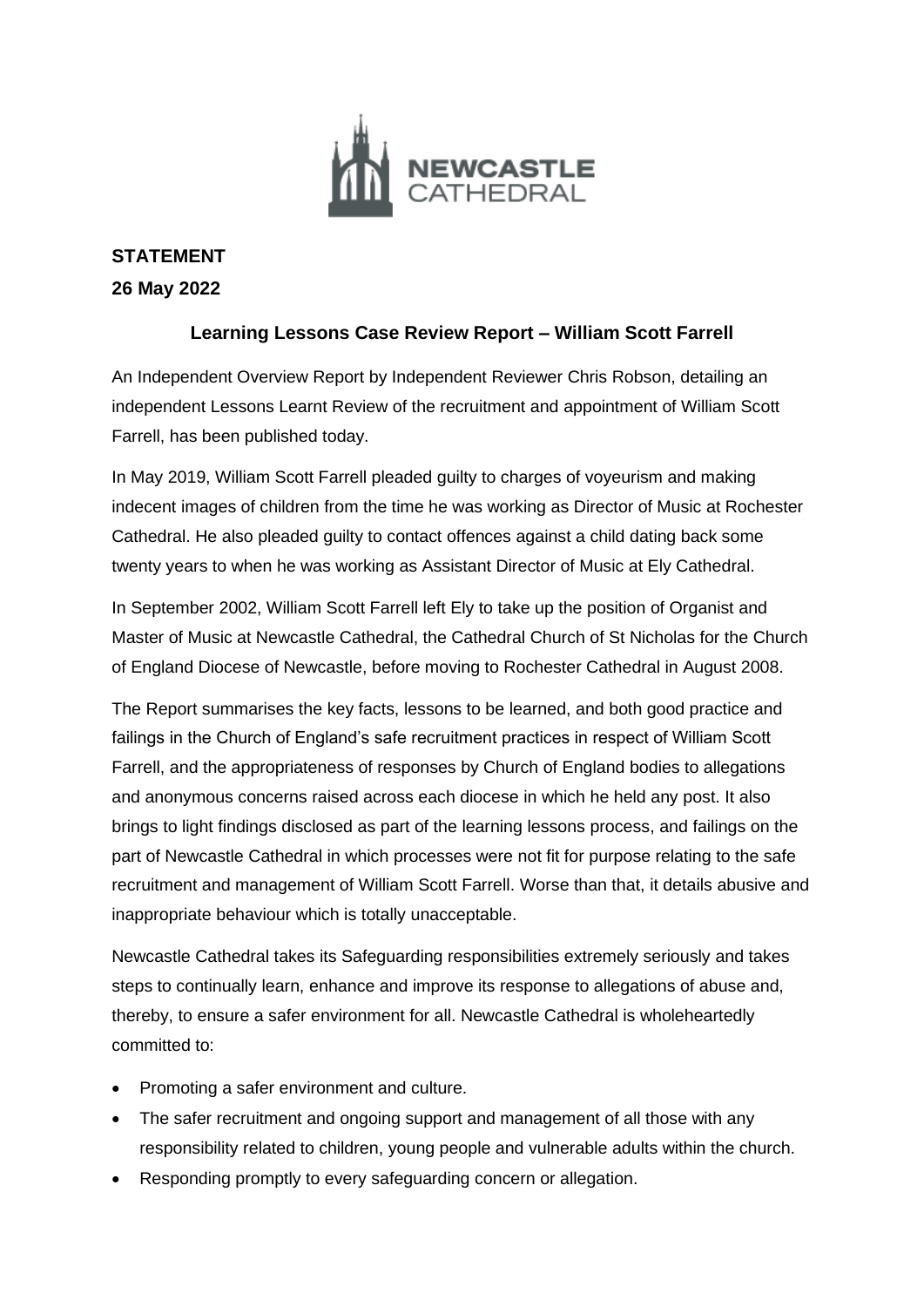- Caring pastorally for victims/survivors of abuse and other affected persons.
- Caring pastorally for those who are the subject of concerns or allegations of abuse and other affected persons.
- Responding to those that may pose a present risk to others.

The Very Revd Geoff Miller, Dean of Newcastle, said: "We remain appalled by what we have heard William Scott Farrell did and our thoughts are especially with those who have been hurt by his actions. We agree that this should never have been allowed to happen and add our sincere apologies to those of our sister cathedrals. Without hesitation we will make responding to the recommendations of the report our upmost priority. As we continue to hold these victims in our thoughts and prayers, we have sought to ensure that all appropriate safeguards are in place. We will continue to respond quickly to any advice and help we are given to do all we can to make our Cathedral a safe place for all."

The Revd Canon Peter Dobson, Newcastle Cathedral's Safeguarding Officer, said: "Our thoughts and prayers continue to be with all those who will be affected by the release of this report today, chiefly amongst them, the courageous survivors, for whom it has been a long road to arrive at this day. It is of paramount importance that we hear and respond well to the voices of survivors, and those who support them, as we continue to seek to make the Church a safer place for all."

The Independent Report is available online [here.](https://newcastlecathedral.org.uk/wp-content/uploads/2022/05/Independent-Overview-Report_WSF-Lessons-Learned_May2022.pdf)

If you or anyone you know has been affected by the findings in this report, we invite you to get in touch with Newcastle Cathedral.

Please visit our Safeguarding page, where you will find all the information you need about who to contact if you have any safeguarding concerns or require any support, and how we are working to ensure the Cathedral is a safe place for everyone:

<https://newcastlecathedral.org.uk/safeguarding/>

The Cathedral's Safeguarding Officer is The Revd Canon Peter Dobson. Canon Peter can be contacted on either 07594 622882 or 0191 232 1939 or via email [peter.dobson@newcastlecathedral.org.uk](mailto:peter.dobson@newcastlecathedral.org.uk) . Please contact him as soon as possible if you have any Safeguarding concerns. Also please don't hesitate to contact him if you seek advice, guidance or further information relating to Safeguarding.

The Diocesan Safeguarding Adviser is Carol Butler. She may be contacted on 07825 167016 or via email [c.butler@newcastle.anglican.org](mailto:c.butler@newcastle.anglican.org).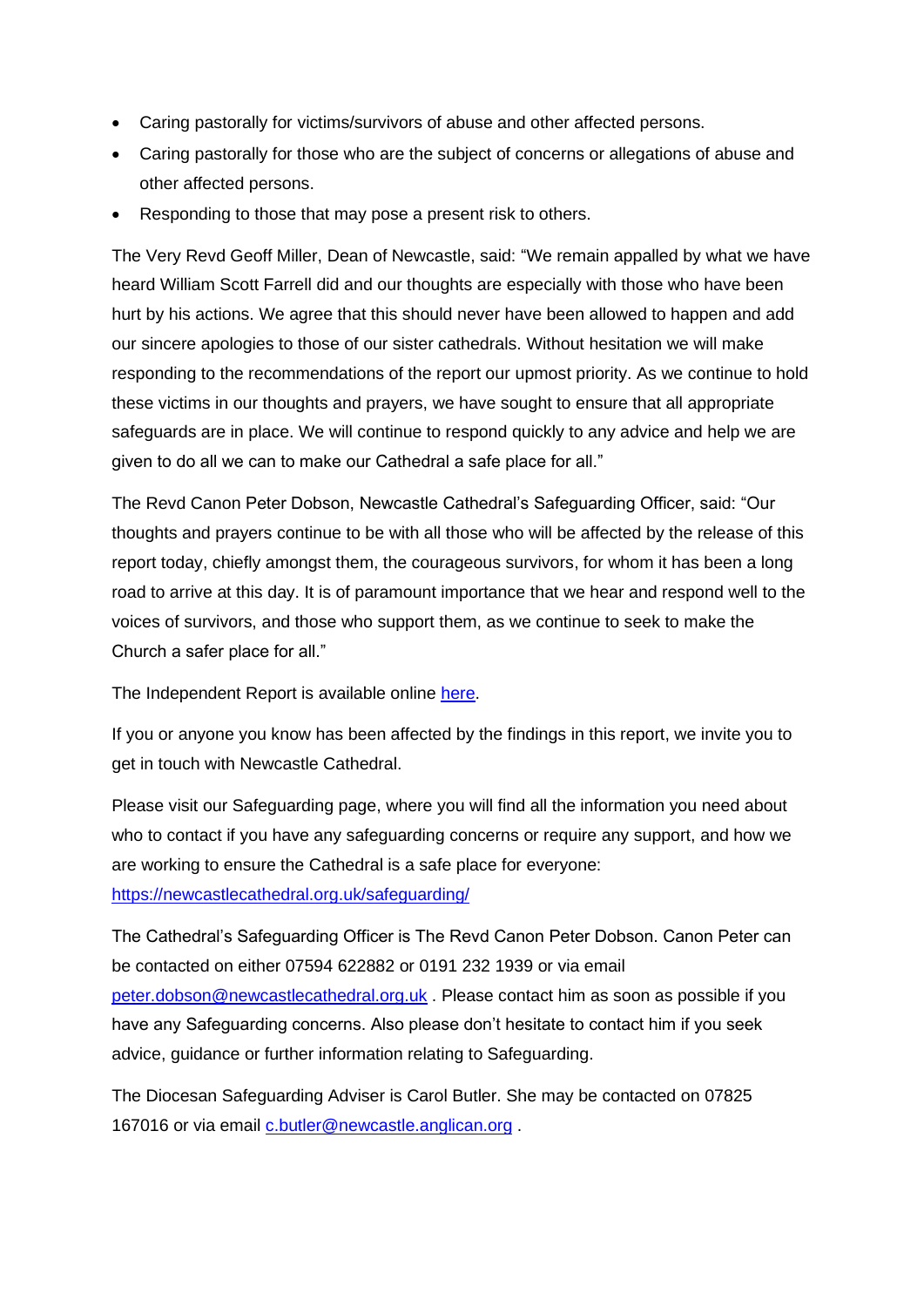If you have been affected by this or any Church related abuse, free, independent, and confidential support can be accessed via *Safe Spaces*: <https://www.safespacesenglandandwales.org.uk/> or 0300 303 1056.

#### **ENDS**

# **FURTHER INFORMATION:**

Please visit: [www.newcastlecathedral.org.uk.](http://www.newcastlecathedral.org.uk/)

Follow @NewcastleCathedral on [Facebook](https://www.facebook.com/NewcastleCathedral/) and [Instagram](https://www.instagram.com/newcastlecathedral/) and @nclcathedral on [Twitter](https://twitter.com/nclcathedral) and use #NewcastleCathedral.

#### **For media enquiries, please contact:**

Catherine Mair, Marketing and Communications Manager, Newcastle Cathedral via email: [catherine.mair@newcastlecathedral.org.uk](mailto:catherine.mair@newcastlecathedral.org.uk)

# **NOTES:**

# **About Safe Spaces**

*Safe Spaces* is a free and independent support service, providing a confidential, personal, and safe space for anyone who has been abused by someone in the Church or as a result of their relationship with the Church of England, the Catholic Church in England and Wales or the Church in Wales. Although the churches have funded the service, it is run independently by the charity Victim Support, who are one of the leading charities providing specialist support to survivors of abuse in England and Wales. If you have been affected, however long ago, *Safe Spaces* can provide you with support. You do not have to have told the police or the church authorities, and you do not have to still be involved with the church. Your information will not be shared without your consent unless you or someone else is in immediate danger. <https://www.safespacesenglandandwales.org.uk/>

# **About Newcastle Cathedral**

Newcastle Cathedral is rich with historical meaning. From the Middle Ages to the present day it is a place where the stories of local people can be found. From the early civic leaders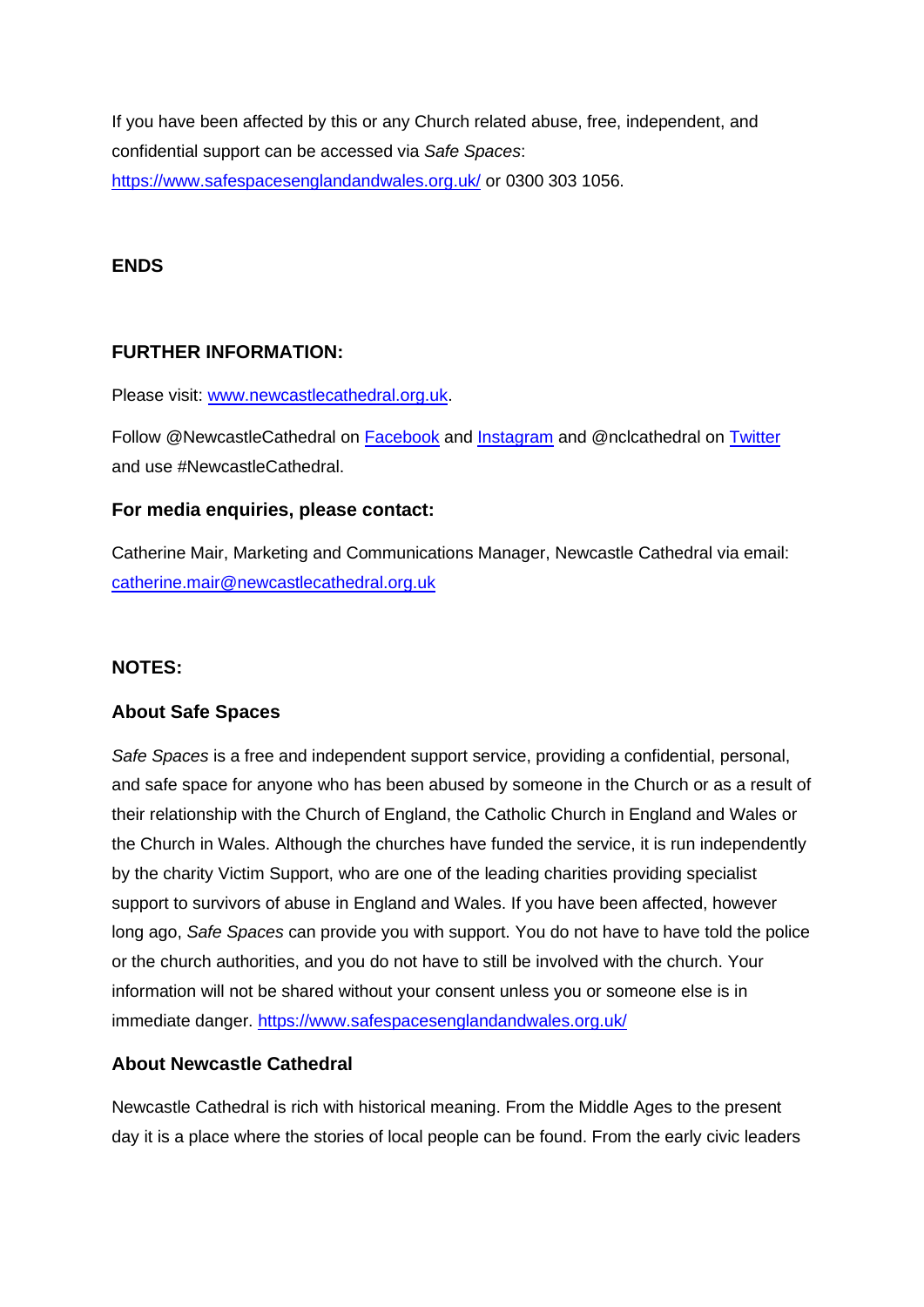and industrialists to politicians and craftspeople, the Cathedral holds the story of the City in its stones and monuments.

Visitors and worshippers alike can enjoy a fulfilling and emotive heritage experience in the Cathedral. There are so many interesting features to be found inside, whether this be in the superlative craftsmanship of the reredos carvings, the modern stained glass above the entrance to the crypt, the earliest piece of medieval glass in St Margaret's Chapel or the Regimental Colours whose final resting place is the Cathedral.

The Cathedral is Grade One listed and dates back to the early 12th century soon after Newcastle Castle was built by Robert Curthose. These two impressive structures, high above the River Tyne, and together representing Church and State, formed the focal point for the growth and development of one of the country's busiest medieval towns and inextricably link the heritage of state power, spirituality, and commerce.

As a medieval church, with the Castle representing the state on its doorstep, and a thriving market town all around, it had a very significant part to play in the town and many chose to be remembered here. Its history and heritage are inextricably linked with the merchants and industrialists who dominated the country's wool and coal trades, the latter fuelling the Industrial Revolution and, in the early post-medieval period, making Newcastle the third most important town in England after London and Bristol. Many of our monuments commemorate such people including some from County Durham who preferred to be remembered here.

Following substantial extensions in the 14th century, the Cathedral was in much the same form as it is now – and recognised as one of the most significant and largest parish churches in England. Aesthetically, it boasts one of the finest lantern towers in the country dominating the skyline since the 15th century.

Internally, the Cathedral contains one of the largest collections of monuments and ledger stones of any Cathedral in England. It also boasts medieval heraldic bosses, a fine wooden font cover with elaborate Gothic tracery, a superb collection of 19th and 20th century stained glass, and other outstanding examples of local craftsmanship such as the wooden screens and choir stalls which were carved in medieval style by Ralph Hedley in the mid-19th century prior to the building becoming England's most northerly Cathedral.

Newcastle Cathedral is the seat of the Bishop of Newcastle and the "mother church" for the Church of England Diocese of Newcastle, which stretches from the River Tyne to the River Tweed. Newcastle Cathedral is the focus for daily Christian prayer and worship; Diocesan celebrations, and civic services, as well as a spiritual place of quiet serenity set amid the busyness of a vibrant city.